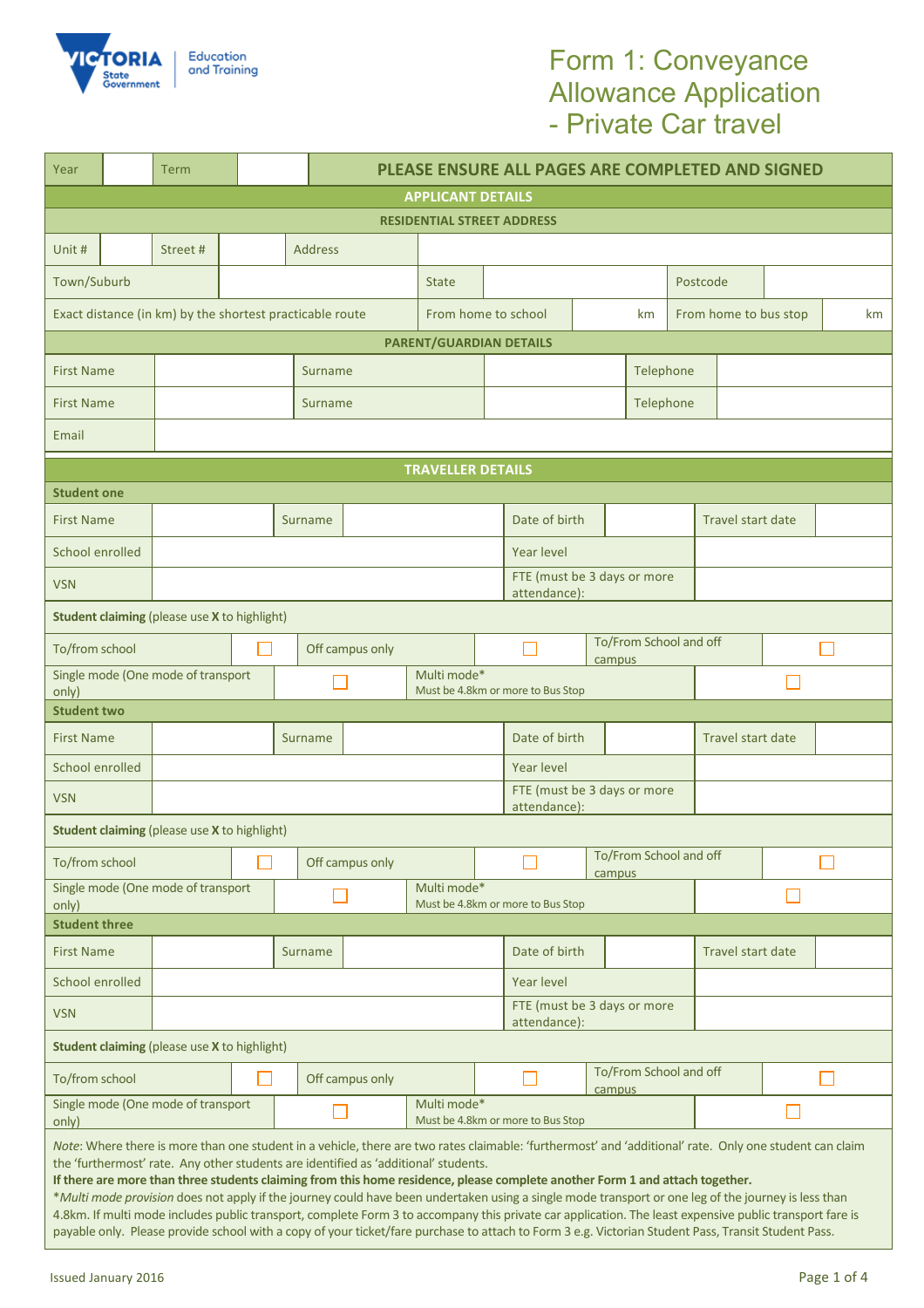|                                                                                                                                                                                                                                                                                                                                                                                                       |  |  | <b>OFFICE USE ONLY</b>                                                                                                                                                                                                                                                                                                                                                                                                                               |  |                         |  |  |  |  |  |
|-------------------------------------------------------------------------------------------------------------------------------------------------------------------------------------------------------------------------------------------------------------------------------------------------------------------------------------------------------------------------------------------------------|--|--|------------------------------------------------------------------------------------------------------------------------------------------------------------------------------------------------------------------------------------------------------------------------------------------------------------------------------------------------------------------------------------------------------------------------------------------------------|--|-------------------------|--|--|--|--|--|
| Date Form Submitted                                                                                                                                                                                                                                                                                                                                                                                   |  |  | Form Signed - Yes/No - if no, return to Parent/Guardian for signature                                                                                                                                                                                                                                                                                                                                                                                |  |                         |  |  |  |  |  |
| Parent/Guardian signed?                                                                                                                                                                                                                                                                                                                                                                               |  |  | Date entered/assessed<br>on SCAS                                                                                                                                                                                                                                                                                                                                                                                                                     |  | Eligible on SCAS - Y/N? |  |  |  |  |  |
| school applying for the conveyance allowance.                                                                                                                                                                                                                                                                                                                                                         |  |  | Have any of these students been granted eligibility on the basis of an exemption? If yes, specify exemption from policy e.g. lack of available<br>spaces at nearest school/s, Special Case Panel Approval. Attach proof for this application e.g. Letter(s) confirming refused entry from all nearer<br>schools is required to be submitted with the application. The letter(s) should be dated prior to the commencement date of the student at the |  |                         |  |  |  |  |  |
| Student one                                                                                                                                                                                                                                                                                                                                                                                           |  |  |                                                                                                                                                                                                                                                                                                                                                                                                                                                      |  |                         |  |  |  |  |  |
| Student two                                                                                                                                                                                                                                                                                                                                                                                           |  |  |                                                                                                                                                                                                                                                                                                                                                                                                                                                      |  |                         |  |  |  |  |  |
| <b>Student three</b>                                                                                                                                                                                                                                                                                                                                                                                  |  |  |                                                                                                                                                                                                                                                                                                                                                                                                                                                      |  |                         |  |  |  |  |  |
| Note: Students not attending their nearest school/campus may qualify for a conveyance allowance in some circumstances only. Sibling rights<br>do not apply in any of these circumstances. Further information regarding these circumstances can be found in the Conveyance Allowance<br>Program policy available online at: www.education.vic.gov.au/travellingtoschool or by contacting your school. |  |  |                                                                                                                                                                                                                                                                                                                                                                                                                                                      |  |                         |  |  |  |  |  |
|                                                                                                                                                                                                                                                                                                                                                                                                       |  |  |                                                                                                                                                                                                                                                                                                                                                                                                                                                      |  |                         |  |  |  |  |  |
| <b>OFFICE USE ONLY</b>                                                                                                                                                                                                                                                                                                                                                                                |  |  |                                                                                                                                                                                                                                                                                                                                                                                                                                                      |  |                         |  |  |  |  |  |

| School SCAS Coordinator Name (please print): |  |  |
|----------------------------------------------|--|--|

School Signature - Principal / Delegate signature:

Date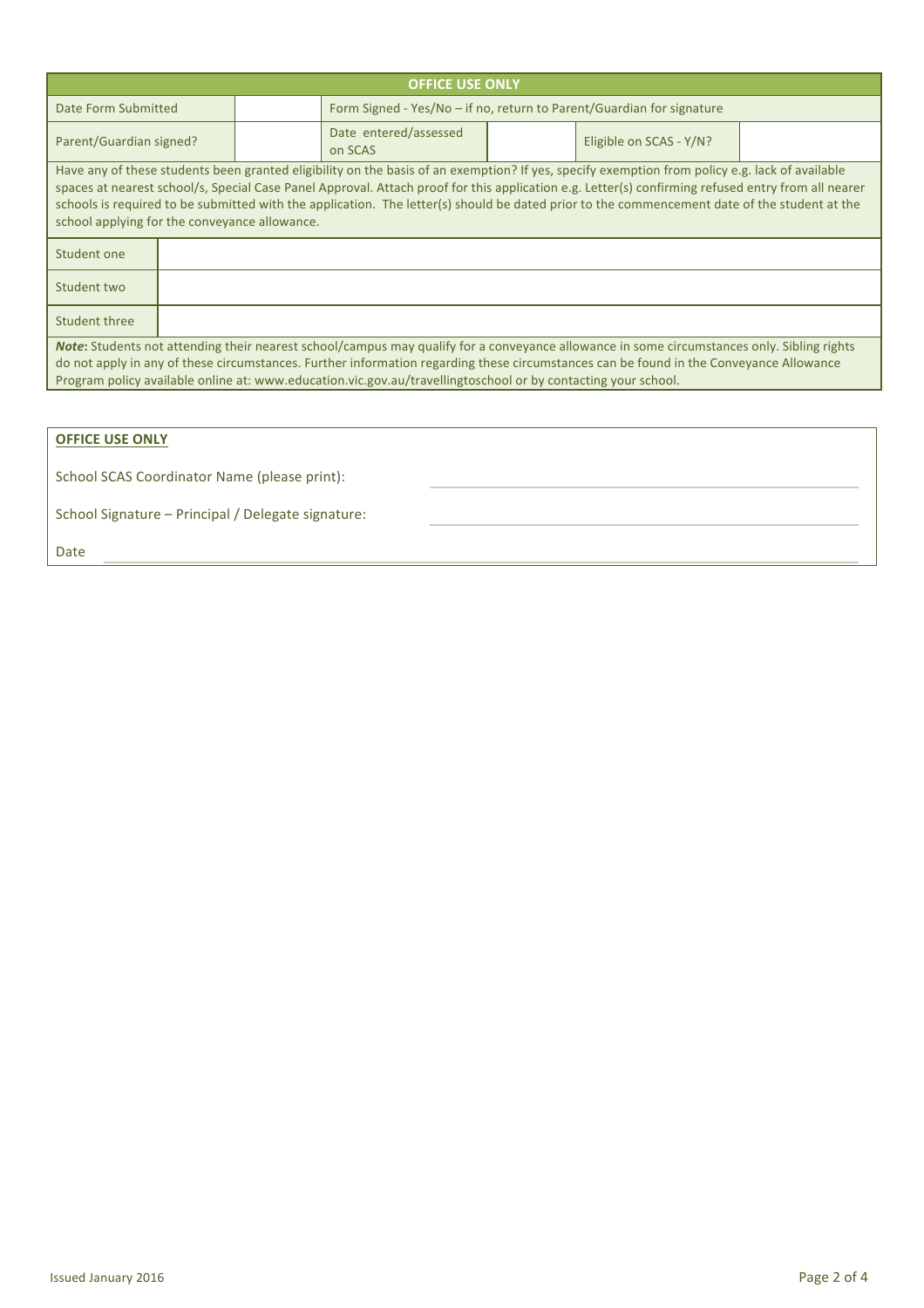### **Eligibility**

An application on behalf of a student may be submitted if the student is:

- a Victorian resident:
- school aged and enrolled (3) three or more days per week at a school; and
- attending a school/campus located outside the Melbourne metropolitan conveyance boundary

A student who meets the above requirements may be eligible if they:

attend their nearest or designated neighbourhood government school/campus appropriate to their vear level, at which admission is permissible, or

attend their nearest appropriate non-government school/campus appropriate to their year level, at which admission is permissible, and

reside 4.8km or more by the shortest practicable route from the campus attended

*Note:* Eligibility is assessed when the School completes your child's application on the Student Conveyance Allowance System (SCAS). If approved, the allowance payable is based on the one way distance to make the journey to and from school. No private car allowance is payable if the journey to and from school could be made using a public transport service or contract school bus. For further information regarding the Conveyance Allowance Program see: www.education.vic.gov.au/travellingtoschool

## **\*Multi mode conveyance allowances**

Multi mode conveyance allowance applies when a student uses more than one mode of transport (e.g. private car and public transport) for a journey between home and school.

A conveyance allowance may be granted at the appropriate rate for private transport or public transport where the distance travelled is 4.8km or more for each leg of the journey. This provision does not apply if the journey could have been undertaken using a single mode transport or one leg of the journey is less than 4.8km.

Where two modes of private transport are used (private car and private bus), the amount payable is based on the distance from the student's residence to the school/campus at the private bus rate.

Rates are calculated using the shortest practicable route (measured in kilometres) from the student's residence to the school/campus attended.

Multimode is not applicable under the 'next nearest' school allowance or to attend a more distant school.